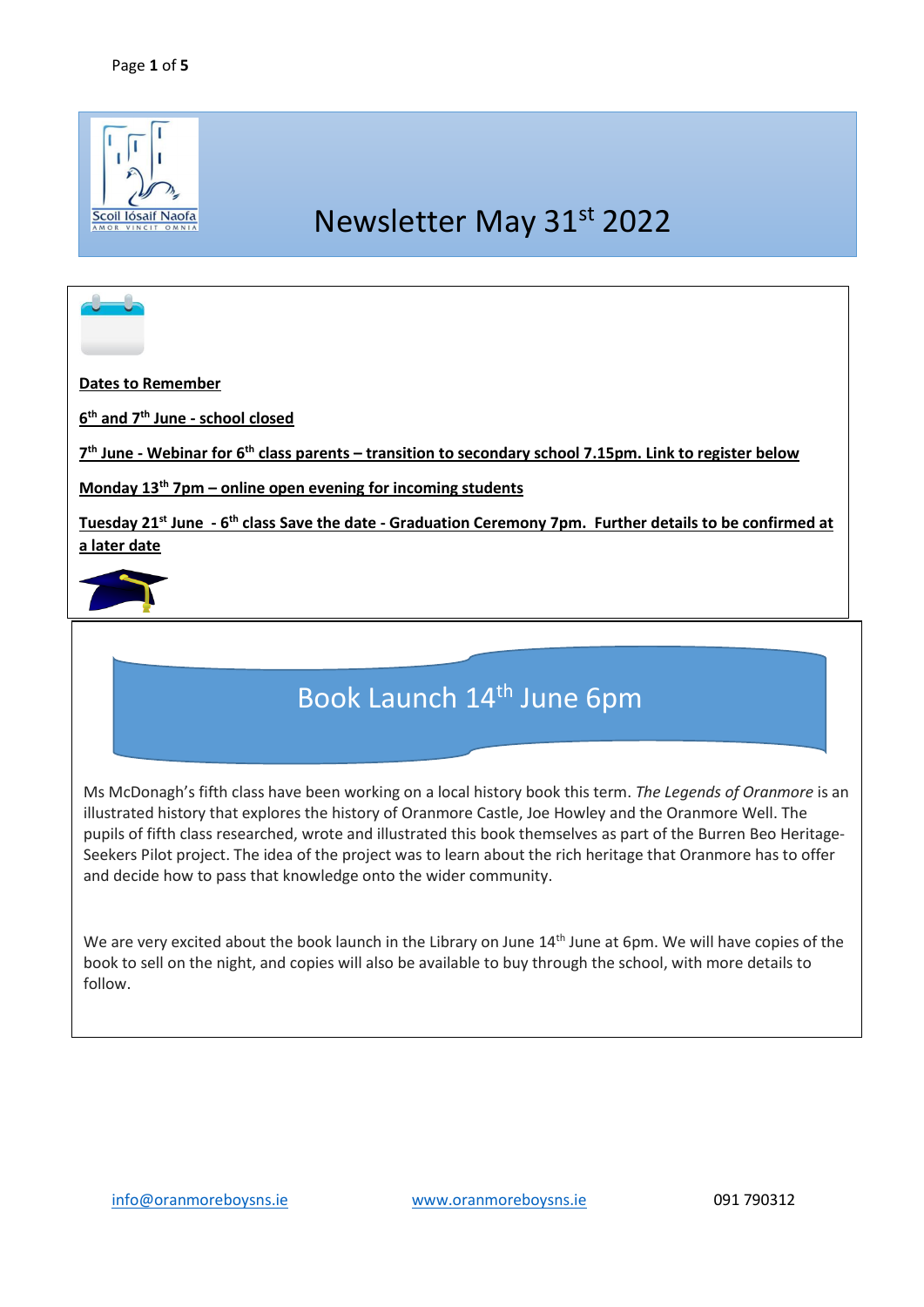

Congratulations - your school has achieved an SFI Discover Science and Maths Award. We have evaluated your Log of Evidence and we are satisfied that you have met all the criteria for the Plaque of STEM.

Your school has provided evidence of children's engagement with STEM in the following areas:

- 1. Science
- 2. Technology
- 3. Engineering
- 4. Maths
- 5. STEM Showcase

Here is some feedback on your Log of Evidence:

**Congratulations to all the pupils, teachers, Ms Lavelle who led the initiative, and parents of Oran more Boys NS. You have been awarded a Plaque of STEM. It is well merited for a very good years work. You have shown a great range and variety of activities. The enthusiasm of the boys for their STEM activities is clear from your photographs. They did very good work during Space Week. Nice bringing Science and Art together, The Blogs are very good and well presented. The school is very obviously environmentally aware and concerned for its future.**

**Once again, well done to all involved and keep up the good work.**



(Staff member) and Sean Greene who tragically passed away in 2015. We remember Donal as we host the annual Donal Greene Tournament. Donal loved football and we honour his memory by holding a football tournament for **6 th class boys** between 4 local schools. Start time 11am. Parents welcome.

[info@oranmoreboysns.ie](mailto:info@oranmoreboysns.ie) [www.oranmoreboysns.ie](http://www.oranmoreboysns.i/) 091 790312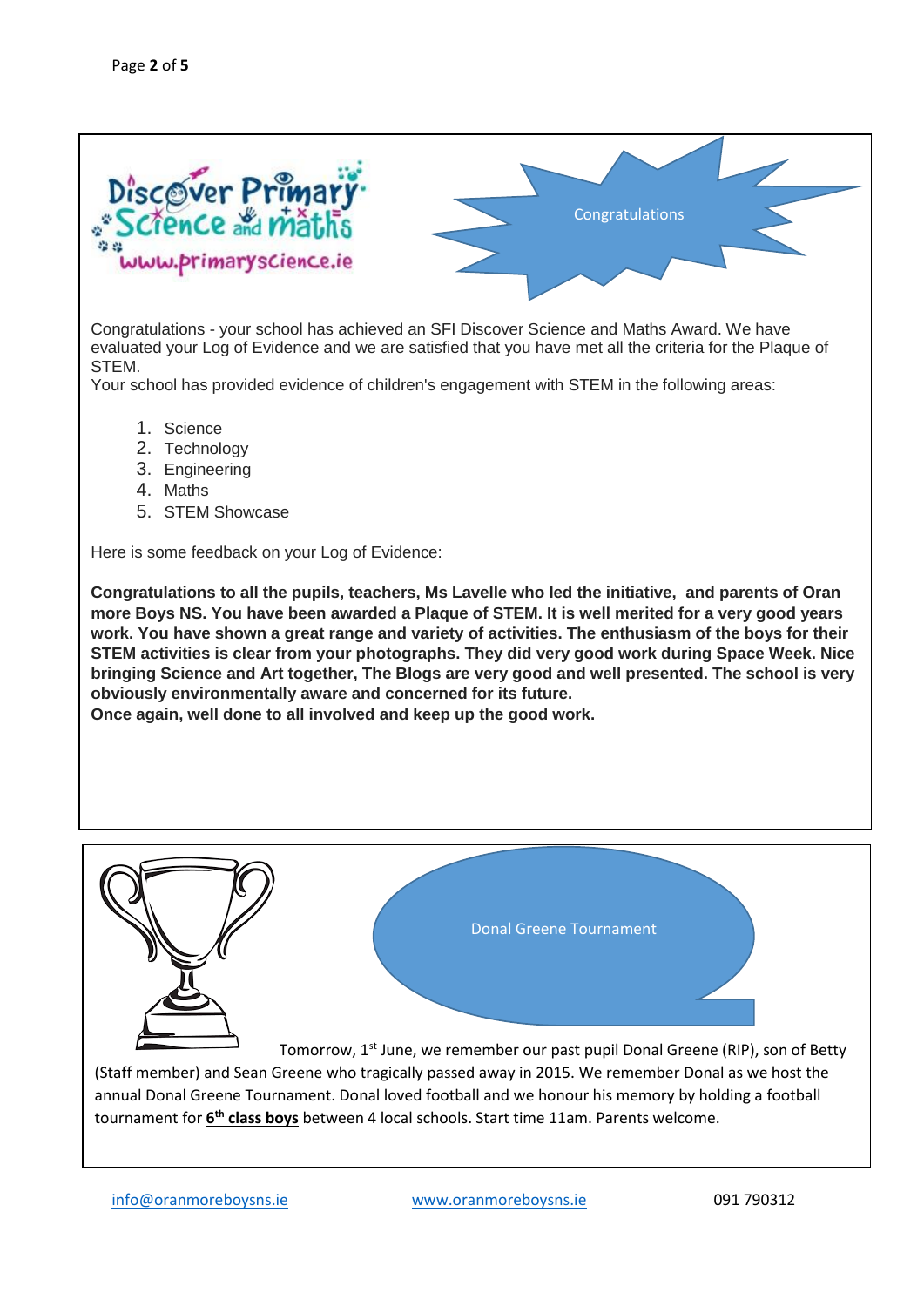### Opening evening – Mon  $13<sup>th</sup>$  June at 7pm



We will hold an online session for parents of incoming first class pupils on Monday evening  $13<sup>th</sup>$  June at 7pm. A link will be sent on the morning of the information evening.

### **Classes for next year 2022/2023**

Split Classes- Next year based on our current numbers we will have 2 split classes. One

 $1<sup>st</sup>$  /2nd class split and one  $3/4<sup>th</sup>$  class split.

For some parents whose children may be anxious about the class they will be going into, please be reassured that feedback we receive from parents and children after the year of being in a split class is always positive. Please talk to parents who have experience of having boys in a split class and I'm sure they would only be delighted to talk with you, support you, should there be any concerns.

If your son is a little upset about not being with their 'best friend' for the year, please focus on how sometimes we need to let them work on this emotion themselves and trust they will find their place with other children. This is all part of building resilience which we hear so much about these days. From a curriculum point of view, the class teachers plan very closely together, all covering the same curricular content. All extra-curricular activities are planned together insofar as is feasible. Under no circumstances are individual requests considered when dividing classes.

Please remember teachers teach from a curriculum devised by the Department of education, NOT from textbooks. Textbooks are solely a resource.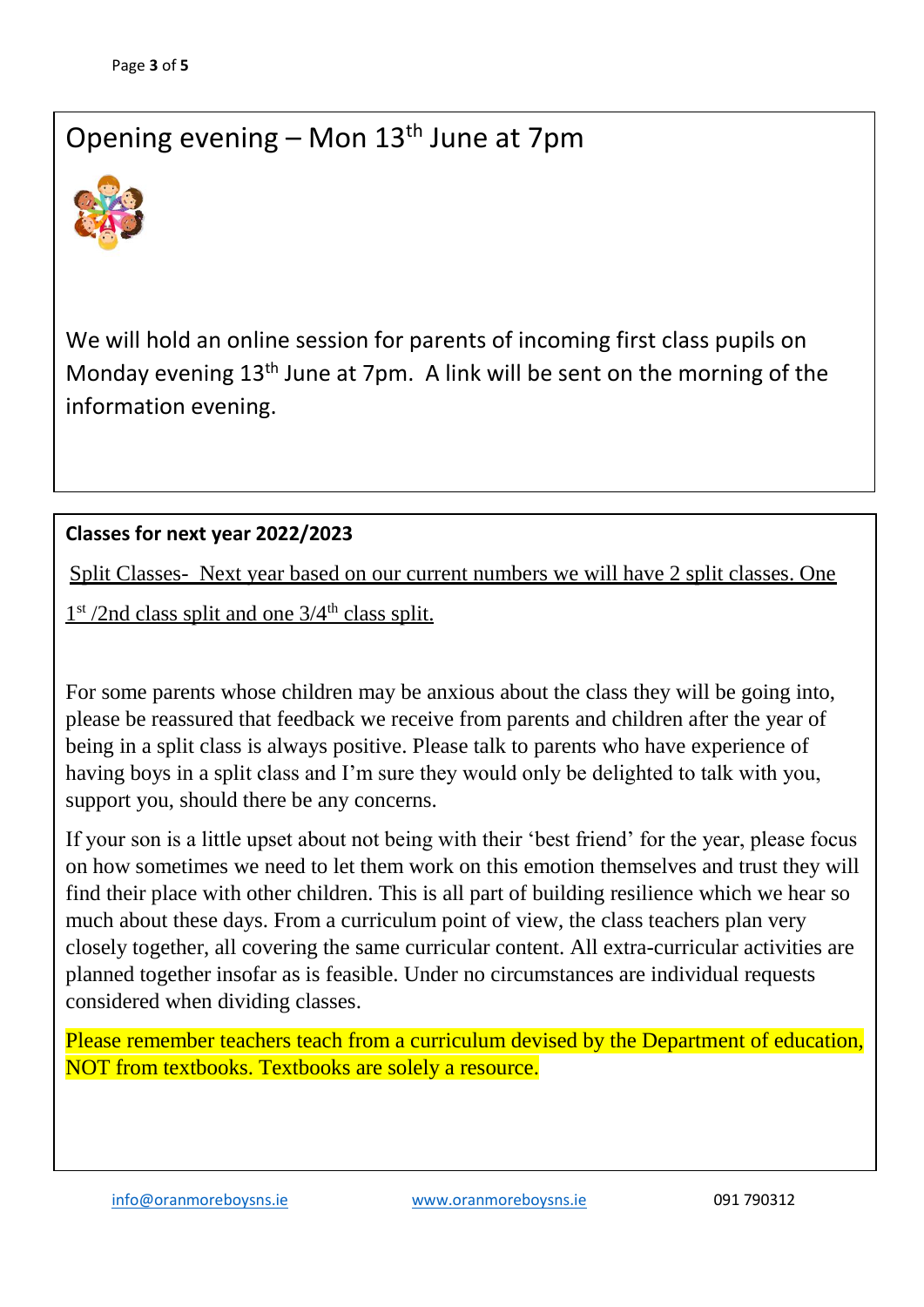| School Tours-                   |                                          |                  |                                |
|---------------------------------|------------------------------------------|------------------|--------------------------------|
| Friday 3 <sup>rd</sup> June     | 5 <sup>th</sup> classes                  | Eilemental Furbo | 9am leave - 3pm<br>return      |
| Wednesday 15 <sup>th</sup> June | 3rd/4 <sup>th</sup> classes              | Eilemental Furbo | 9 am leave - 3pm<br>return     |
| Tuesday 14th June               | 1 <sup>st</sup> /2 <sup>nd</sup> classes | Turoe Pet Farm   | 9 am Leave. - 2 30pm<br>return |
|                                 |                                          |                  |                                |

#### **School Reports**

School reports will be posted home on  $9<sup>th</sup>$  -  $10<sup>th</sup>$  of June.

The book lists will be emailed the following week once finalised.

#### **Standardised tests and Results.**

As we finish our Standardised testing and finalise school reports I'd like to remind you again of the significance of these tests.

Please remember that as the National Council for Curriculum and Assessment (NCCA) states these tests are not Intelligence tests and their main purpose is to help teachers identify strengths and weaknesses in individual pupils. These tests are only one way in which we monitor a child's progress.

A score of 1-3 may indicate difficulties in Reading/Maths and in such situations, a support teacher may provide extra support to the individual child. If your child's teacher feels that your child's results suggest a concern in an area, and warrants further discussion with you, the class teacher will already (or plans to) have a discussion with you to discuss this.

Like all other tests, a child's performance on any given day can be affected by a range of factors, such as feeling unwell. A child's score will naturally fluctuate from year to year.

It is up to you, as a parent to decide if you wish to discuss the exact result with your child. The school would strongly advise that you only discuss the exact result in general terms rather than giving them a numeric value. If you have any concerns about these tests or your child's results once received, please do not hesitate to contact the class teacher, to discuss further.

\*\* If your child receives a Sten score of 6 this means that your child's performance in the test was better than 5 out of 10 other children of that age in the country.

PLEASE CLICK ON LINK BELOW TO FURTHER UNDERSTAND STANDARDISED TESTING.

[https://ncca.ie/media/1429/understanding-standardscores\\_eng.pdf](https://ncca.ie/media/1429/understanding-standardscores_eng.pdf)

The link below contains information in multiple languages.

[https://ncca.ie/media/5355/primary\\_standardised-testing.pdf](https://ncca.ie/media/5355/primary_standardised-testing.pdf)